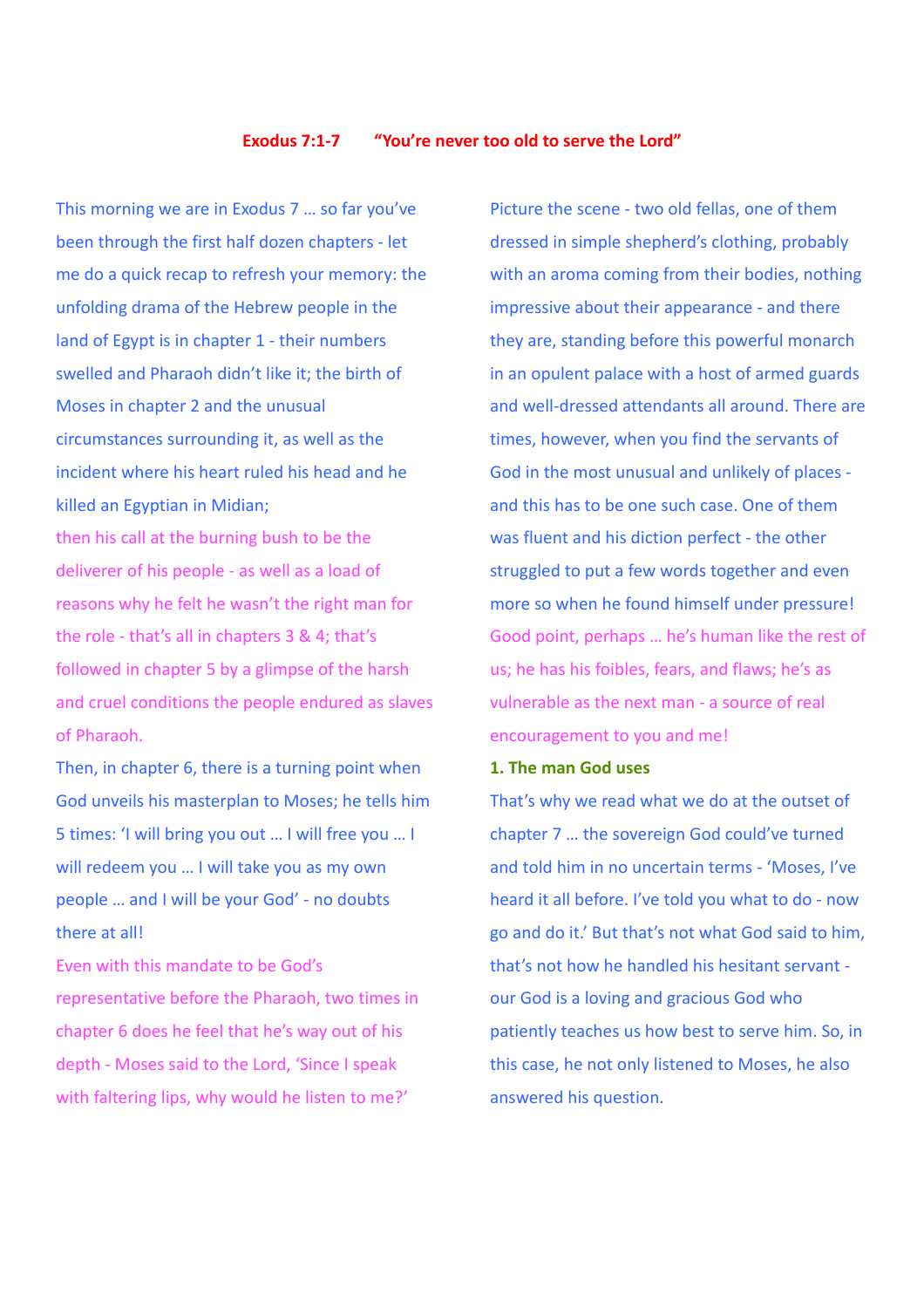The bottom line is that God would be to him all that he needed him to be, and still some … when he stands before a stubborn Pharaoh, he would be there in God's place, he would be endowed with divine authority to do what God wants him to do; he would be God's mouthpiece - and, here's the grace of God, because he had jelly legs when it came to speaking to high powered people like Pharaoh, God would use Aaron to do all the talking!

God undertook for Moses in spite of his stuttering and stammering. We can look at it like this - Aaron was the prophet's prophet - he spoke for Moses, just as Moses spoke for God.

This is tremendous - for the same holds true in your life and mine even today. God speaks to people all around us and he uses people like us as his channels. It is helpful to note that Moses and Aaron were not in their teens, or twenties, or thirties - they were 80 and 83 years old! When most folks would've opted for a quiet life, these guys were out there on the frontline indeed, if you see what he penned in Psalm 90, Moses reckoned he was on the home straight, for he wrote: 'the length of our days is seventy years —or eighty, if we have the strength.' Truth is, Moses wasn't to know it at the time but looking through the rear-view mirror, he would go on until he was 120, so he was in the last third of his life … age is no barrier to ministry - in fact,

sometimes our best years and most fruitful years are still ahead of us!

The American preacher D L Moody said: Moses spent forty years thinking he was somebody, then he spent forty years in the backside of the desert realising he was a nobody, and he spent the last forty years of his life learning what God can do with a nobody!

You know, it's amazing how God overrules in every situation and circumstance of life - on a human level, you would think that the reluctance of Moses would be a serious drawback and a kind-of a letdown, but, as it turns out - it pays tribute to the providence of God.

The truth is that Pharaoh wouldn't have thought anything of it when Aaron spoke on Moses' behalf - it was the norm for someone like Pharaoh to have a voice echoing all his commands! That had a twofold effect: one, it preserved a sense of distance between him and his people - two, it cemented in their minds that he had divine status!

So when Aaron spoke to him on behalf of Moses, you can see how his mind will work - 'Ah, this guy Moses, is in touch with the Most High God.' No matter how we look at it, it's a classic case of God moving in mysterious ways, his wonders to perform. God is behind the scenes directing the scenes he is behind.

**2. The message God sends**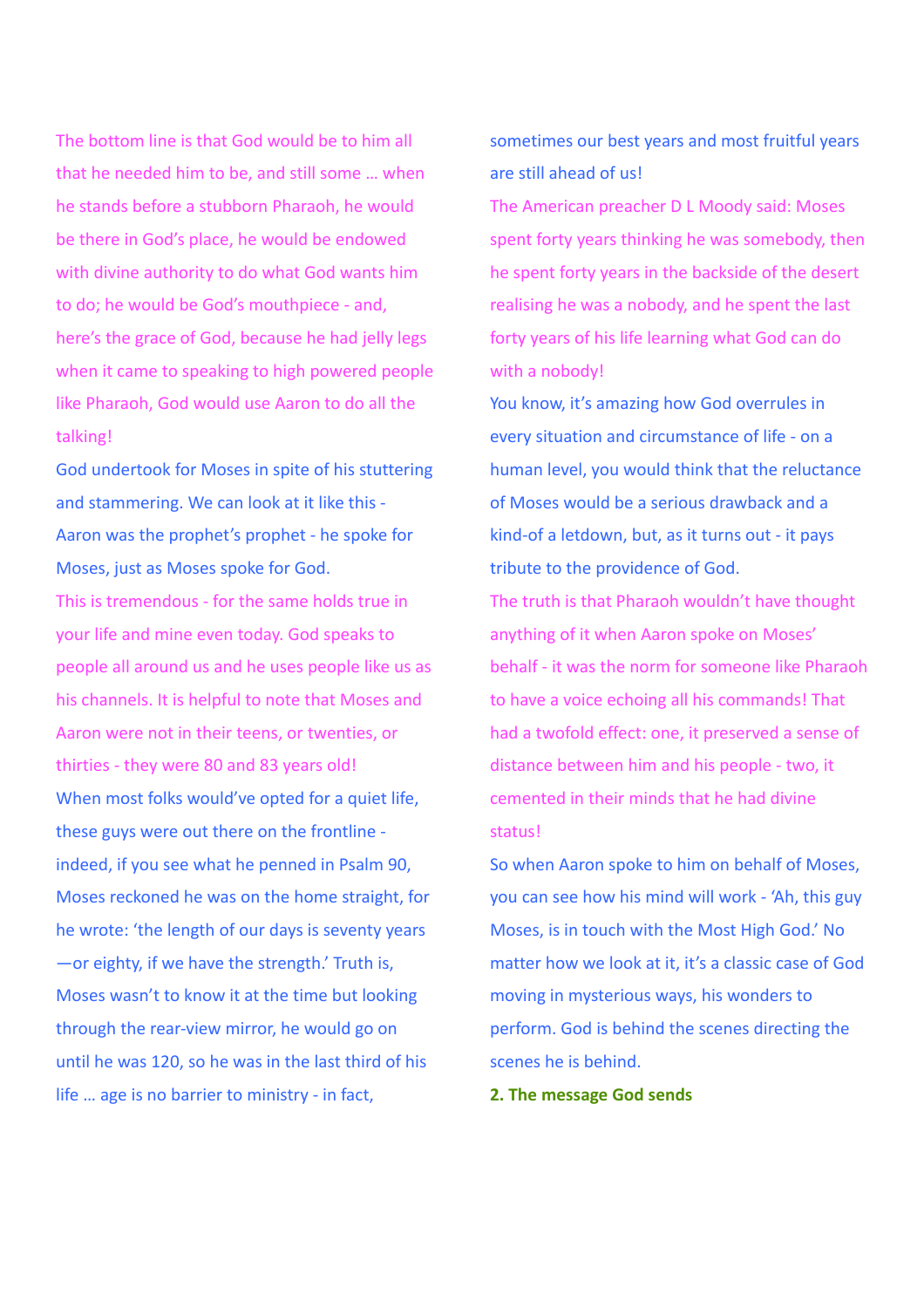The message to Pharaoh was straightforward - it was clear and concise … in summary form, this was it: 'Let my people go!' It's the bit that follows which is hard for us to get our heads around - in verse 3, we read: 'But I will harden Pharaoh's heart' … then he says in verse 4, 'he will not listen to you.' Well, at least God was upfront with Moses when he told him that his message would be ignored and that he and Aaron wouldn't get anywhere with Pharaoh!

As a preacher, I'm not sure that does anything for a man's confidence when he gets up and stands in front of an audience - to be told at the outset that you're going to be banging your head against a brick wall isn't a great start to any man's ministry. It's a bit like pulling the rug from under your feet! I wonder, how did Moses feel at that point when God made him wise to the outcome even before he'd fired the first salvo and got started? Did he have a question in his mind, 'Well, if that's the way it's going to be, what's the point in going through with it? I have other stuff I can do!' There again, God's way of doing things isn't the same as yours and mine - God will harden his heart. Period. God used Pharaoh's rebellion to prove that God alone had the power to liberate his people from slavery.

We cannot fathom the mind and will of God we're out of our depth. He said he would harden Pharaoh's heart - and he did; we see ample

evidence of that in this chapter in verses 13 and 22.

He is one example of the biblical principle found in Romans 9:18 that 'God has mercy on whom he wants to have mercy, and he hardens those whom he wants to harden.' The big question is, why?

Well, God does this for his greater glory - for, as he said to Pharaoh in the previous verse, verse 17: 'I raised you up for this very purpose, that I might display my power in you and that my name might be proclaimed in all the earth.' God is God and he does what he does because he is who he is!

Our friend Moses needed to learn the lesson that his role in all of this unfolding drama was to be faithful to his calling; God never mentioned the word 'success' to him - the results of his efforts were God's concern. So relevant even today in your life and mine.

On a human level, his message was a failure - in fact, as I've said, it was doomed to fail from the start. As the weeks went by, Pharaoh did not repent and he defiantly refused to do what God wanted him to do. I seem to recall that Isaiah's commission wasn't all that positive either - read chapter 6 of his book.

For you and me, we need to realise that God does not grade his servants by the number of their converts or the size of their congregations or how much they give to the local church … he looks for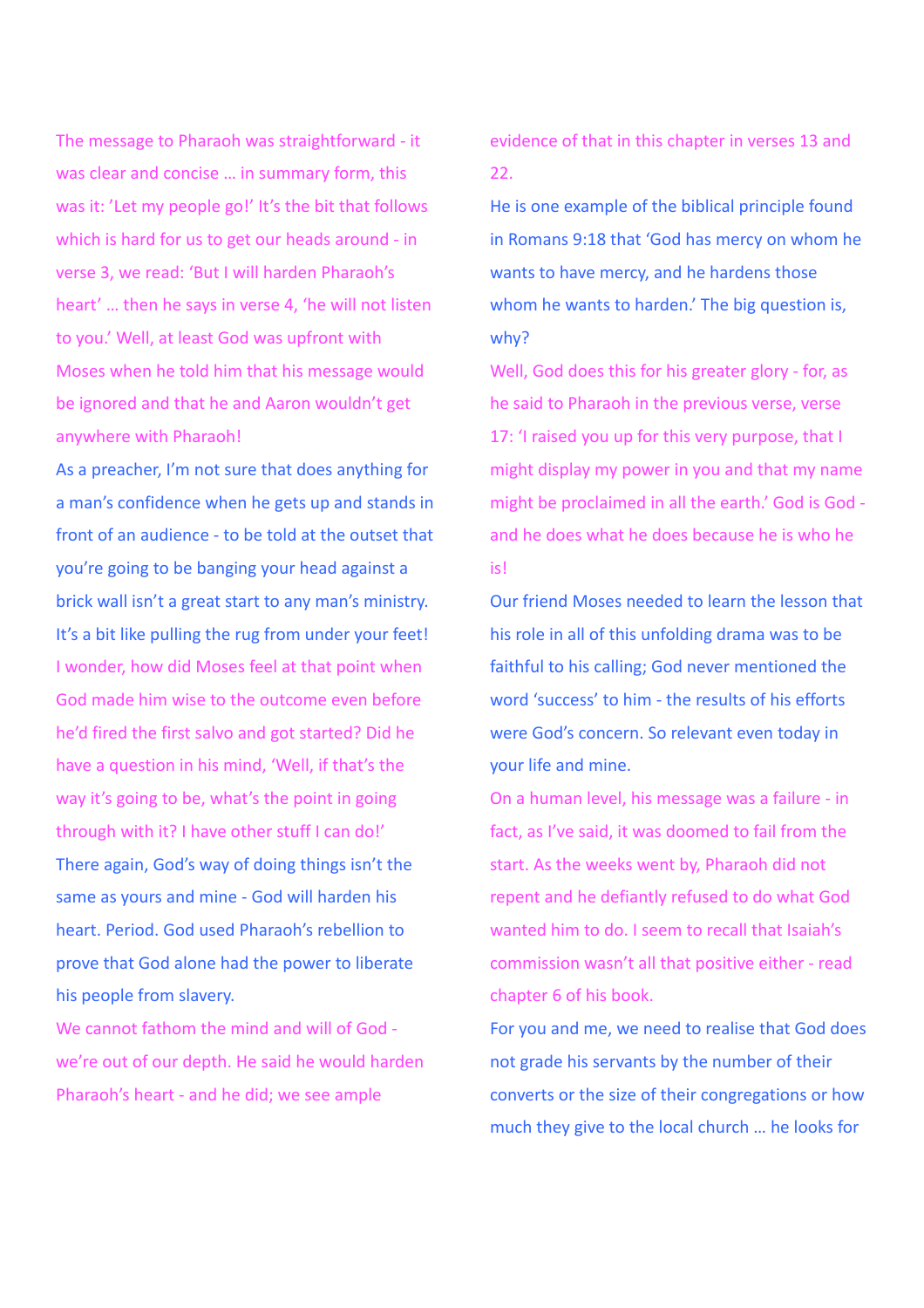faithfulness, for love and loyalty, in the little things as well as the big stuff - that alone is the gold standard, and that is what really matters.

### **3. The might of God's word**

God's ultimate goal will be attained and, as we read in verse 5, 'the Egyptians will know that [he] is the Lord.' Pharaoh thinks he can outdo and outmanoeuvre the sovereign Lord - well, he's a fool. No one gives God the runaround! There is absolutely no doubt in the text that this will happen, and it did! We can write over this whole series of incidents, 'and it came to pass.' The God of Abraham, Isaac, and Jacob reached down and saved his people in order to prove that he is Lord - Moses needed to know that (Exodus 6:1-5), and the Egyptians needed to know it too! The plagues - all ten of them - had an evangelistic purpose … as a result of these demonstrations of God's power, a smattering of the Egyptians would believe God's word (Exodus 9:20) for they acted on what was said. But, and this is telling, even those who did not believe would be unable to deny the power of God!

There's an interesting turn of phrase near the end of verse 4 where it says that God 'will bring out my divisions, my people the Israelites.' It's a reminder that the Hebrews were God's own treasured possession, his covenant people - he has set his love upon them and he would free them from the shackles of tyranny and bondage.

On the day of their emancipation, they would come out by 'divisions.' That's a military expression and it means they wouldn't leave Egypt in a haphazard way, rather they would march out of Egypt like an army arrayed for battle!

Yes, our God has the last laugh - the final word is always his. He gets his way - and, in a few chapters, we find that God's people were rescued and redeemed when he stretched out his hand in judgment on the Egyptians and in mercy to the Hebrews! It has the idea of vindication wrapped up in it - the reason God has to judge Egypt was to protect his honour.

So, with the palm of his hand, like a Shepherd, he gently led his people out of bondage - while, at the same time, he flipped his hand and gave the back of his strong hand to their oppressors. The lesson is, our God is gloriously able. And he hasn't changed even with the passing of time; whatever issue you may be wrestling with right now, remember this, God can do it! There is a way out, there is a way through to something brighter and better …

# **4. The marvel of God's servants**

Don't you just love the stirring testimony we read in verse 6 that 'Moses and Aaron did just as the Lord commanded them.' What a magnificent endorsement of their character / steadfastness, and their total obedience to God's will. They did what God asked them to do - they didn't distort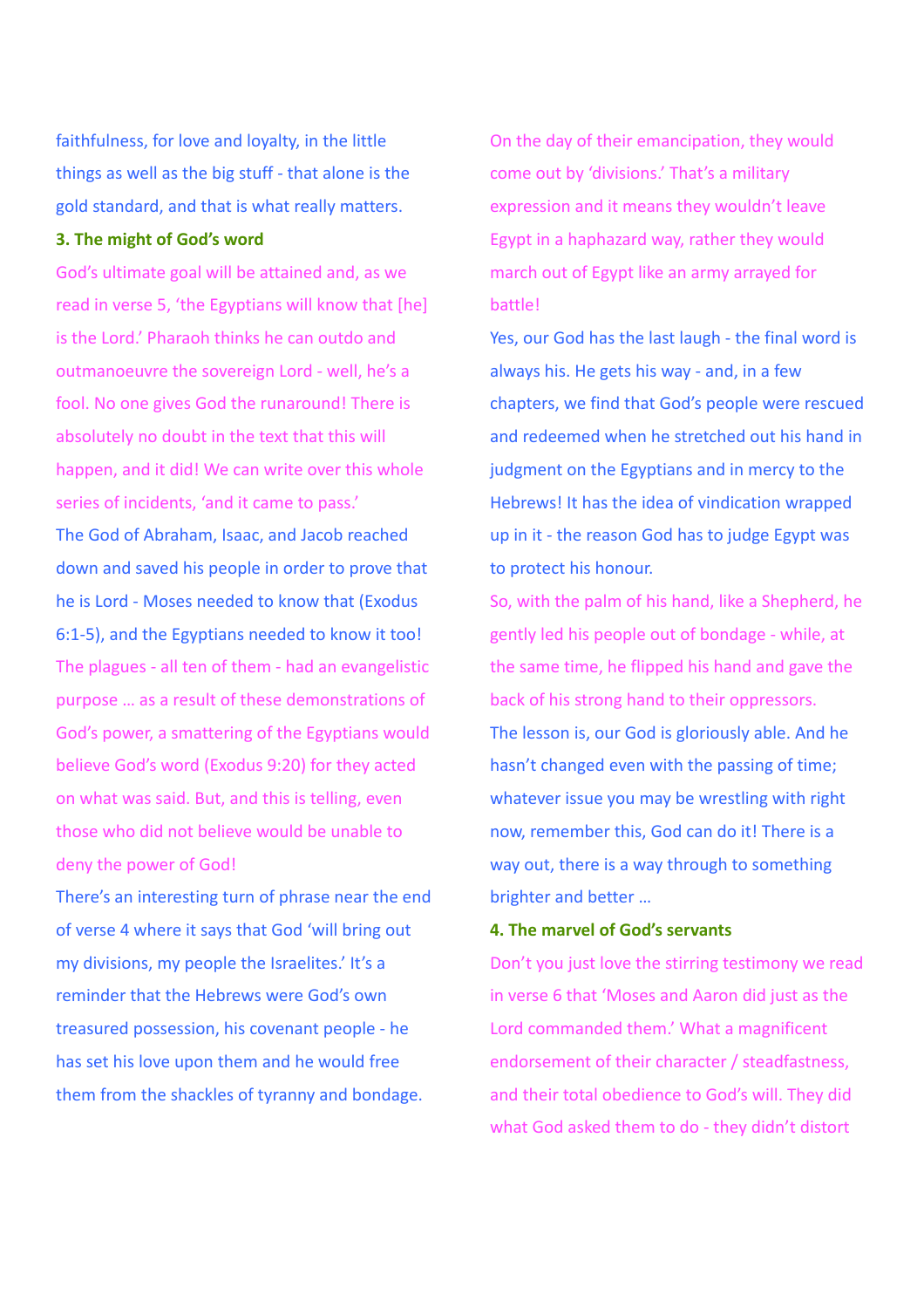the message, they did not water it down and try to make it more palatable - at no time did they try to curry favour with Pharaoh - no, 'they did just as the Lord commanded them.' May God help us to be as true to His word as they were.

Again, the age of these men is in sharp focus in verse 6 - they'd been around for a while, they'd seen it all, they were seasoned campaigners with an experience of life in the real world … and God took them, enabled them, equipped them, and they delivered the goods, first time, every time! What an accolade - just a few words of warm commendation that say all that needs to be said a bit like the welcome given in heaven to those who have run a good race, 'well done, you good and faithful servant.'

### **5. The melody of God's attributes**

In closing, I want us to unpack some of the teaching which we have right here in this fascinating chapter … these are amazing words they tell us in verse 1 that our God is a God who communicates, he speaks to people like you and me; he has something to say, and whatever he says, is well worth listening to. In this chapter, he, quite literally, pulls no punches in his dealings with the Pharaoh.

He not only **speaks** - he also **saves** … and that's what we have in verse 2 for his desire is to see his people 'go out' and 'get out' of Egypt. The focus here is on the story of redemption … and … because of what he has done for us, he demands

that we give him total allegiance - we need to put God first in our lives.

Here is a God unrivalled in his person - he says: "By this you will know that I am the Lord" (17). This is God drawing back the curtain when he revealed himself and said: 'This is who I am - Jehovah, Yahweh.'

We catch a glimpse of **his personal greatness** when he says, "I am the Lord." The word 'Lord' was so sacred that it was never heard on the lips of Jewish people. He is Lord of heaven and earth, Lord of the living and dead, Lord of time and eternity …

he is omnipresent for he is everywhere, he is omnipotent for he can do anything, he is omniscient for he knows all there is to know - he is unchanging - he stands alone for he is God **the** LORD! According to Deuteronomy 28:58, this is 'a glorious and awesome name.'

We're also conscious of **his personal goodness** when he is portrayed as "your God." There's no need for us to fear or flee - here is one who can be known, who can be trusted. He's a personal God - 'your' God, 'my' God.

Here is a God unrivalled in his power - he says: "the Lord, the God of the Hebrews" (16). Here is the God of the covenant - a God who specialises in relationships. He is a God who rescues, releases, and redeems. And by the time you come to chapters 12-14, you'll see that he did it by blood and by power! He saves, he liberates, he